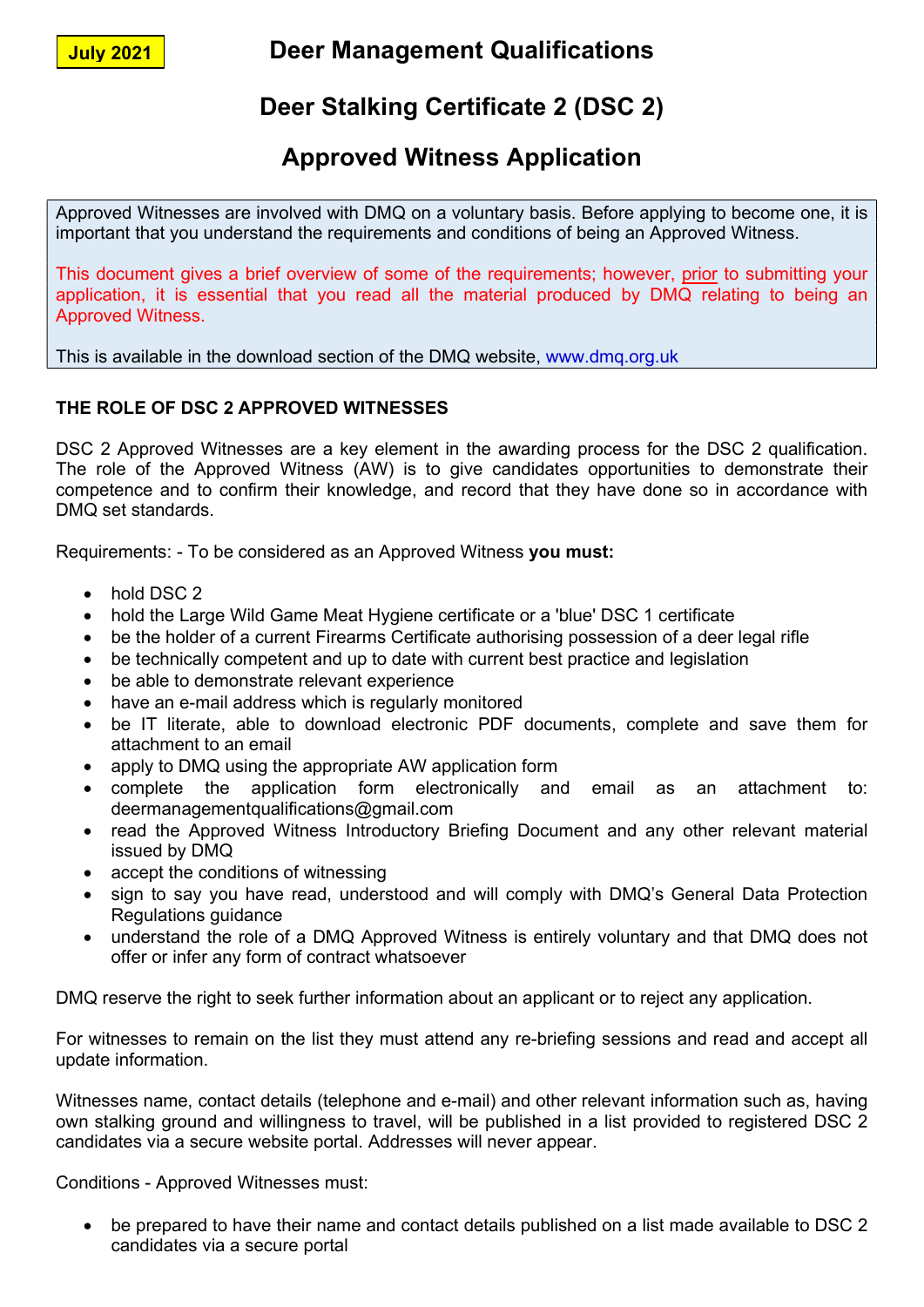- be prepared to respond to requests for advice from candidates prior to witnessing
- observe candidate performance against portfolio criteria and accurately record the matching of relevant activities against portfolio PC's
- where the PC requires, ask questions of the candidate and record answers given
- without undue delay, record questions asked, complete a witness statement for each stalk and sign off candidates cull records as appropriate when the required standard of competence has been met by the candidate and forward evidence to an Assessor
- respond in a timely manner to Assessors seeking further information concerning submitted evidence
- work to the DMQ standards laid down for the award of DSC 2 and support the ethos of the award
- never bring DMQ into disrepute by their actions whilst engaged in witnessing or at any other time by statements, comments or criticisms made concerning DMQ in a public forum or on social media

Further guidance and assistance can be downloaded from www.dmq.org.uk or obtained direct from DMQ.

If you wish to pursue becoming a DMQ Approved Witness, you should complete the attached application form and return it together with your two completed reference forms and all other documentation detailed on the application form. This must be sent electronically to DMQ using: deermanagementqualifications@gmail.com

You will have to send or give a reference form to each of your referees requesting that they complete it and return it to you for inclusion with your application. Reference forms are available from the download section of the DMQ website: www.dmq.org.uk Referees must already be an Assessor, Internal Quality Assurer or be a listed DMQ Approved Witness currently active within the DMQ system. Referees may not be an employer or employee or close family relation of the applicant. If there is a need to use an employer, employee or close family relation in extenuating circumstances, you will need to discuss this with DMQ by contacting them at: deermanagementqualifications@gmail.com before your application is submitted. Reference forms should be returned to you and submitted by you as part of your application.

Receipt of your application will be acknowledged by DMQ. When DMQ has agreed in principle to accept you as an AW, you will be informed. To complete the approval process, you must attend an Approved Witness introductory briefing event. These will be held annually in a small number of locations. Each introductory briefing event will take place over a four to six hour period followed by a short assessment which must be passed to ensure the function of being an Approved Witness is fully understood. You should be aware that to attend a briefing event may involve you in travelling and may necessitate an overnight stay. Any expenses incurred as a result of attending a briefing event will be borne by you. A short while prior to the briefing event, you will be sent a request to pay a one off £127.00 application fee. Your application process will not continue until payment has been received.

Having understood the terms and conditions of being an Approved Witness, successful applicants will be required to sign a form accepting the terms of acting as an approved witness and data protection compliance before their names are added to the official DMQ list.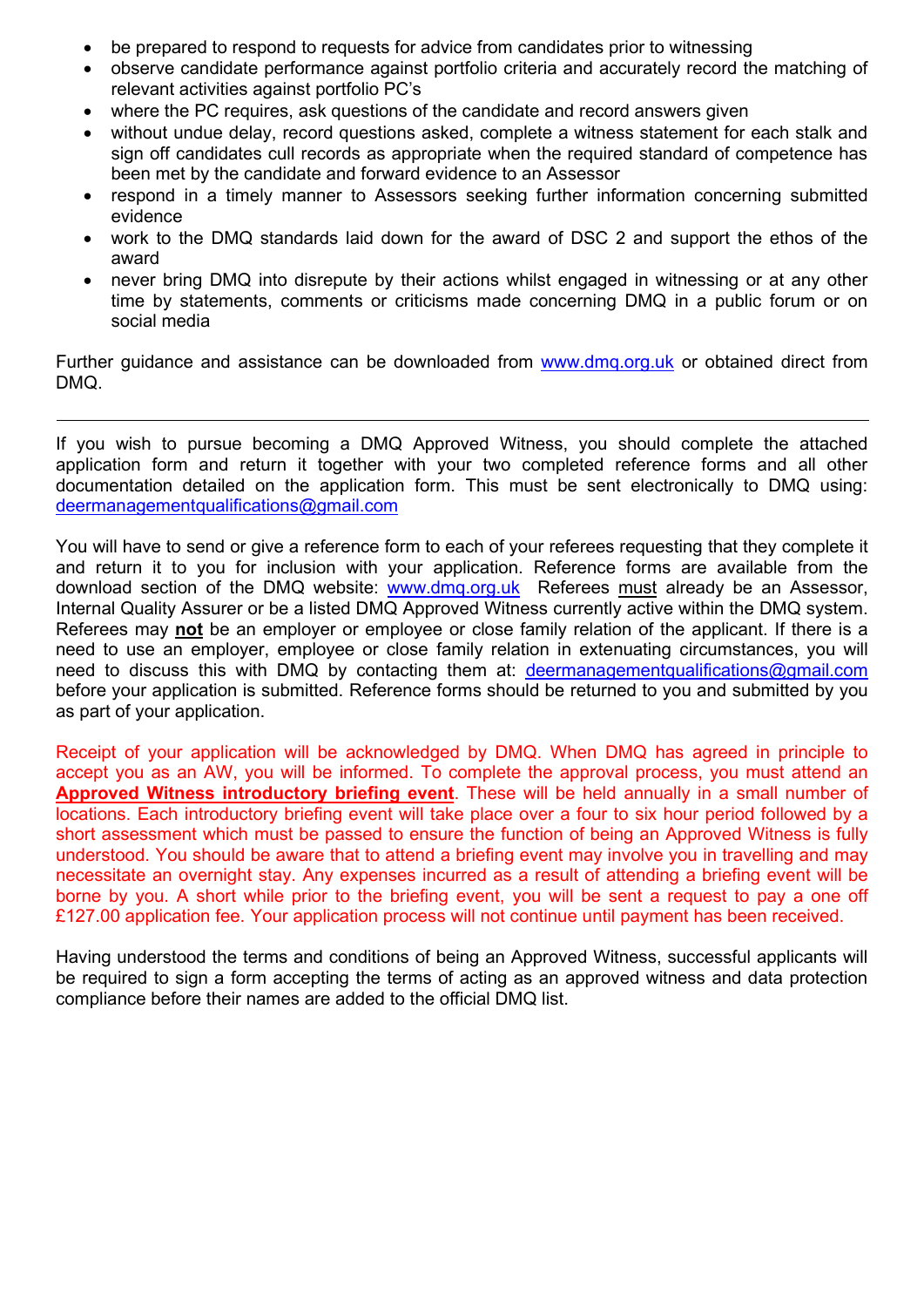Г

This is an editable PDF enabling you to complete the form electronically then print or save it to a folder for subsequent emailing. To enable this, you should have the latest version of Adobe Reader suitable for your computer operating system or Foxit Reader. Both are available as a free internet download.

### Application to become an Approved Witness for the purposes of the Deer Stalking Certificate Level 2

Please complete all sections of this form electronically and forward it with statements from two suitable referees with a copy of your DSC 1 and 2 Certificates electronically to DMQ using deermanagementqualifications@gmail.com Please note: if you do not hold a blue DSC 1 certificate, a copy of a recognised Large Wild Game Meat Hygiene qualification must be provided.

| <b>Full Name</b>         |  |        |               |
|--------------------------|--|--------|---------------|
| <b>Address</b>           |  |        |               |
|                          |  |        |               |
|                          |  |        |               |
|                          |  |        |               |
| Phone                    |  | Mobile |               |
| E-mail                   |  |        |               |
|                          |  |        | Date achieved |
| DSC 2 Certificate number |  |        |               |
|                          |  |        |               |

Please detail below your relevant deer experience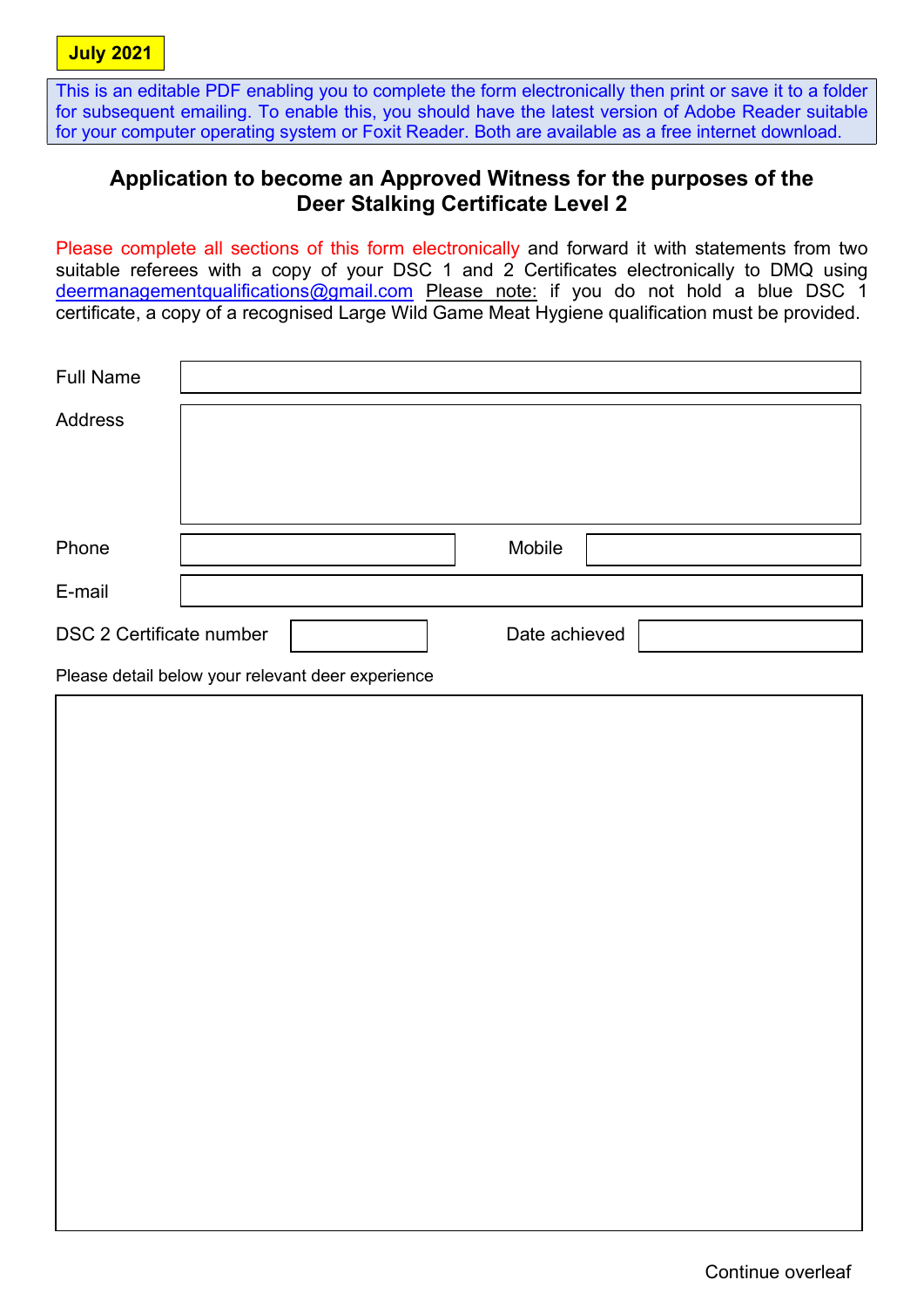Please detail below why you wish to become an Approved Witness and how you believe you are able to contribute to the DMQ system

| Name the one county you are most readily available to witness in                                                                                                                                                     |  |  |  |  |
|----------------------------------------------------------------------------------------------------------------------------------------------------------------------------------------------------------------------|--|--|--|--|
| Do you have ground a candidate can visit to stalk and be witnessed on? Yes<br>No                                                                                                                                     |  |  |  |  |
| Discretionary<br>Would you travel to a candidate's ground to witness them? Yes<br>No                                                                                                                                 |  |  |  |  |
| Do you have a larder on your ground for a candidate to use? N/A<br>Yes<br>No                                                                                                                                         |  |  |  |  |
| Can you legally loan a suitable deer rifle to a candidate if required?<br>Yes<br>No                                                                                                                                  |  |  |  |  |
| <b>WO</b><br><b>AGR</b><br>I can offer witnessed stalking on these habitats:<br>ОH<br>Mark all that apply or leave blank if you do not have ground to stalk over:<br>AGR = Agricultural OH = Open Hill WO = Woodland |  |  |  |  |
| Discretionary<br>Do you intend to charge a candidate for witnessing them? Yes<br>No<br>Charges might include, time, travel, accommodation, trophy fees, ICR completion fee or any other cost                         |  |  |  |  |
| Are you able to witness all DSC2 candidates?<br>No<br>Yes                                                                                                                                                            |  |  |  |  |
| If you are only able or intending to witness people who share your employment or a specific club you belong to, you<br>should indicate as such by marking the No box                                                 |  |  |  |  |